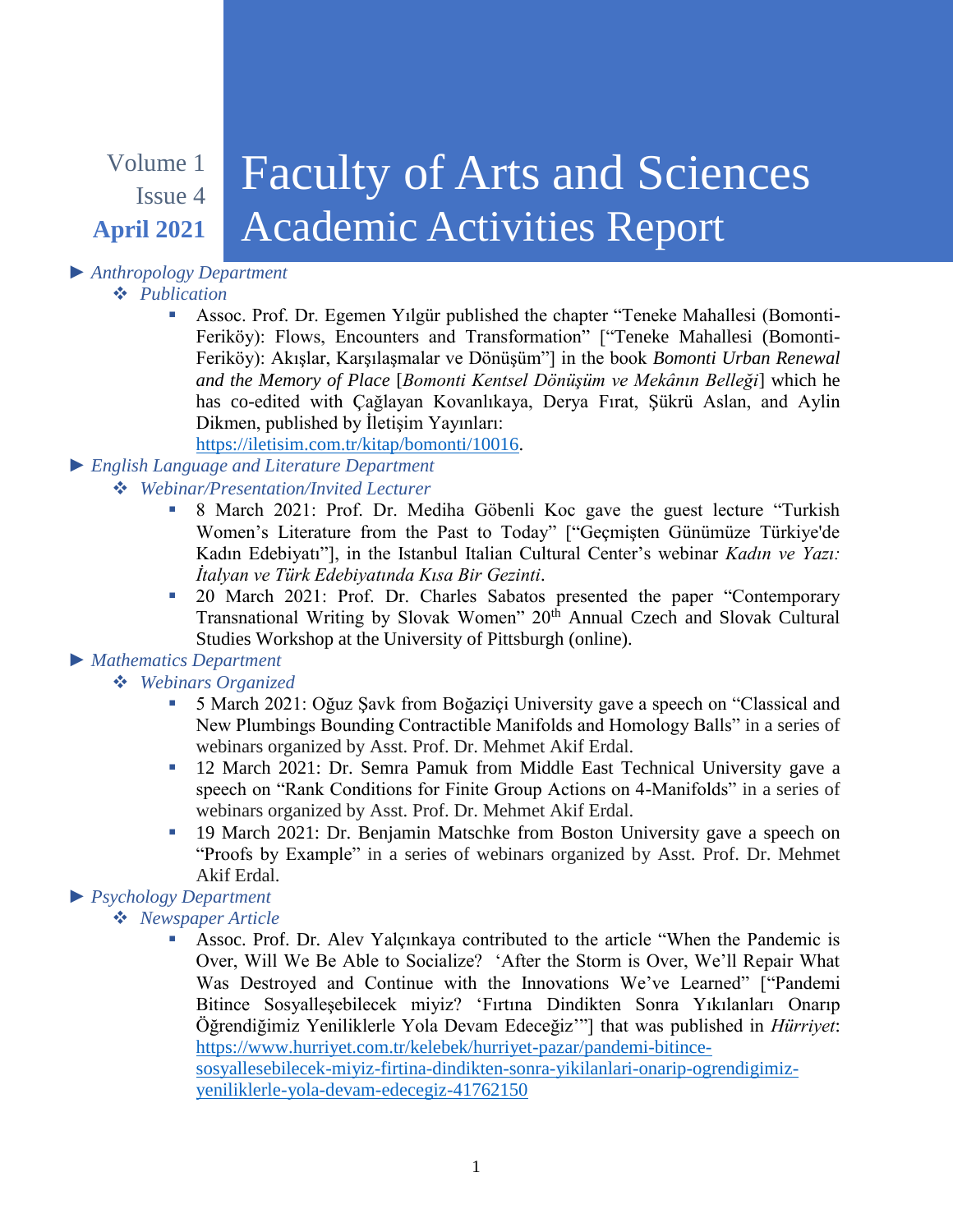- *Newspaper Interview*
	- Asst. Prof. Dr. Ezgi Soncu Büyükişcan's interview titled "'Mutlu' Olmayı Hatırlayın" was published in *Milliyet*:
		- <https://www.milliyet.com.tr/cumartesi/mutlu-olmayi-hatirlayin-6459558>

#### *► Russian Language and Literature Department*

- *Webinar/Presentation/Invited Lecturer*
	- 5-6 March 2021: Prof. Dr. Tamara Gurtueva presented the speech "Essay Genre: Experience of Translation from Turkish (based on the works of Orhan Pamuk") ["Жанр Эссе: опыт перевода с турецкого языка (на материале произведений Орхана Памука")] at the Plenary Session of the conference "New and Traditional in Translation Studies and Teaching Russian as a Foreign Language," Banja Luka, Bosnia and Herzegovina (Republika Srpska.)
	- *Conference Participation*
		- <sup>19</sup> March 2021: Asst. Prof. Dr. Hülya Arslan took part in the conference "Turkish Studies in Russia: Yesterday, Today and Tomorrow" conference held at the Southern Federal University, Rostov-on-Don, Russia

#### *► Sociology Department*

- *Publication*
	- Prof. Dr. Demet Lüküslü, Chair of the Sociology Department, co-authored the article "Gendering the NEET category: Young NEET women in Turkey" with Prof. Dr. Kezban Çelik, Chair of Sociology Department of TED University, in the *Turkish Studies* journal:

<https://doi.org/10.1080/14683849.2021.1882861>

#### *Colloquiums Organized*

- 2 March 2021: Osman Özarslan, ""Trouble in the Country: Narrow Times, Wide Spaces, Social Murder" ["Taşra Sıkıntısı: Dar Zamanlar, Geniş Mekanlar, Toplumsal Cinayet."]
- 9 March 2021: Özen B. Demir, "Patterns of Ideology, Conditioning and Doxa Revealed through the Pandemic: Physicians' Subjectivity in Turkey" ["Pandemide Açığa Çıkan Örüntüler Üzerinden İdeoloji, Tertibat ve Doxa: Türkiye'de Hekim Öznelliği."]
- 16 March 2021: Damla Deniz Cengiz, "The Voice of the Subject: Migrant Women's Labor During the Pandemic Period" ["Öznenin Sesi: Pandemi Döneminde Göçmen Kadın Emeği."]

#### *Newspaper Interview*

 17 March 2021: Asst. Prof. Dr. Ahu Özmen Akalın gave an interview to the newspaper *Hürriyet* about "İkinci Dünya Savaşı'ndan sonra bir ilk! ABD'den çok daha iyi durumdayız…":

https://www.hurriyet.com.tr/dunya/ikinci-dunya-savasindan-sonra-bir-ilk-abdden-cokdaha-iyi-durumdayiz-41753189

#### *► Turkish Language and Literature Department*

- *Publication*
	- Prof. Dr. Ali Budak's poems "Pencerende Gülen Yeni Bir Sabah," "Gecelerden Yıldız Ayartmak" and "Çığlık Çığlığa İçinizdeki Saat" were published in the 2021 UNESCO World Poetry Day İstanbul Events Collection.